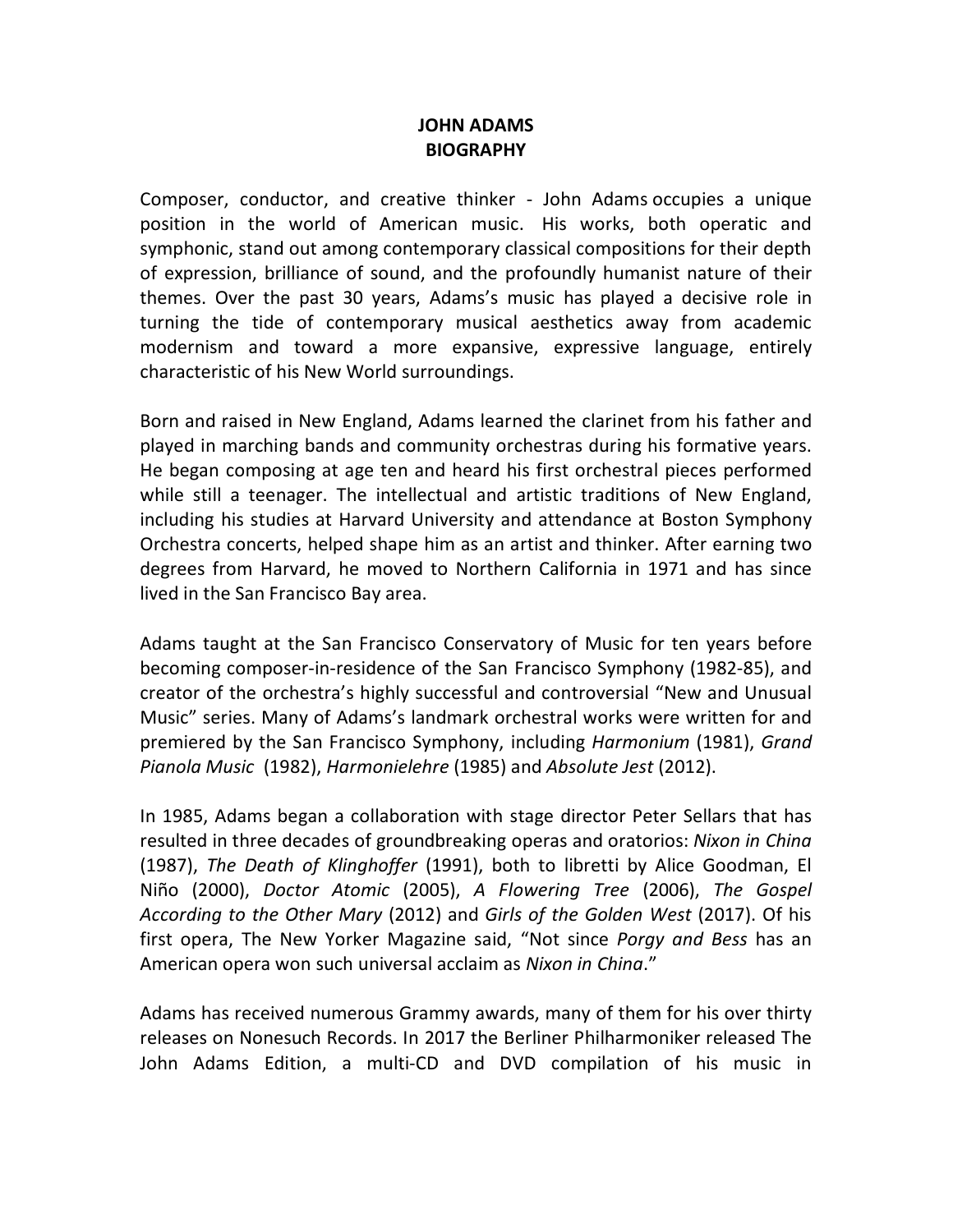performances conducted by Rattle, Dudamel, Petrenko, Gilbert and Adams himself.

A new recording of the complete opera *Doctor Atomic*, with Adams conducting the BBC Symphony and featuring baritone Gerald Finley and soprano Julia Bullock was released in July, timed to the new Sellars production at the Santa Fe Opera.

*Must the Devil Have All the Good Tunes?* a new concerto for pianist Yuja Wang, will be premiered in March of 2019 with the Los Angeles Philharmonic under Gustavo Dudamel.

Both Harvard and Yale universities have conferred honorary doctorates on Adams, as have Northwestern University, the Juilliard School and Cambridge University in England. Governor Arnold Schwarzenegger of California honored him with the Governor's Award for his distinguished service to the arts in his adopted home state. His Violin Concerto won the 1993 Grawemeyer Award, and *On the Transmigration of Souls*, commissioned by the New York Philharmonic to commemorate the first anniversary of 9/11, received the 2003 Pulitzer Prize in Music.

Adams' work for two-pianos, *Hallelujah Junction,* serves at the opening music in Lucca Guadagnino's Academy Award-nominated film "Call Me By Your Name."

John Adams is a much sought-after conductor, appearing with the world's major orchestras, including the London Symphony Orchestra, the Concertgebouw Orchestra, the Berliner Philharmoniker, the Chicago Symphony and the Metroplitan Opera. His programming combines his own works with a wide variety of repertoire ranging from Beethoven, Mozart and Wagner to Ives, Stravinsky, Carter, Zappa, and Ellington.

In the current season Adams returns to the Cleveland Orchestra, the Orchestra of Santa Cecilia in Rome, the Dallas Symphony and the Oslo Philharmonic as well as leading the Juilliard Orchestra and presenting the world premiere of Philip Glass's Symphony No. 12 with the Los Angeles Philharmonic.

Since 2009 Adams has held the position of Creative Chair with the Los Angeles Philharmonic where he has been instrumental in the success of that orchestra's highly creative Green Umbrella new music series.